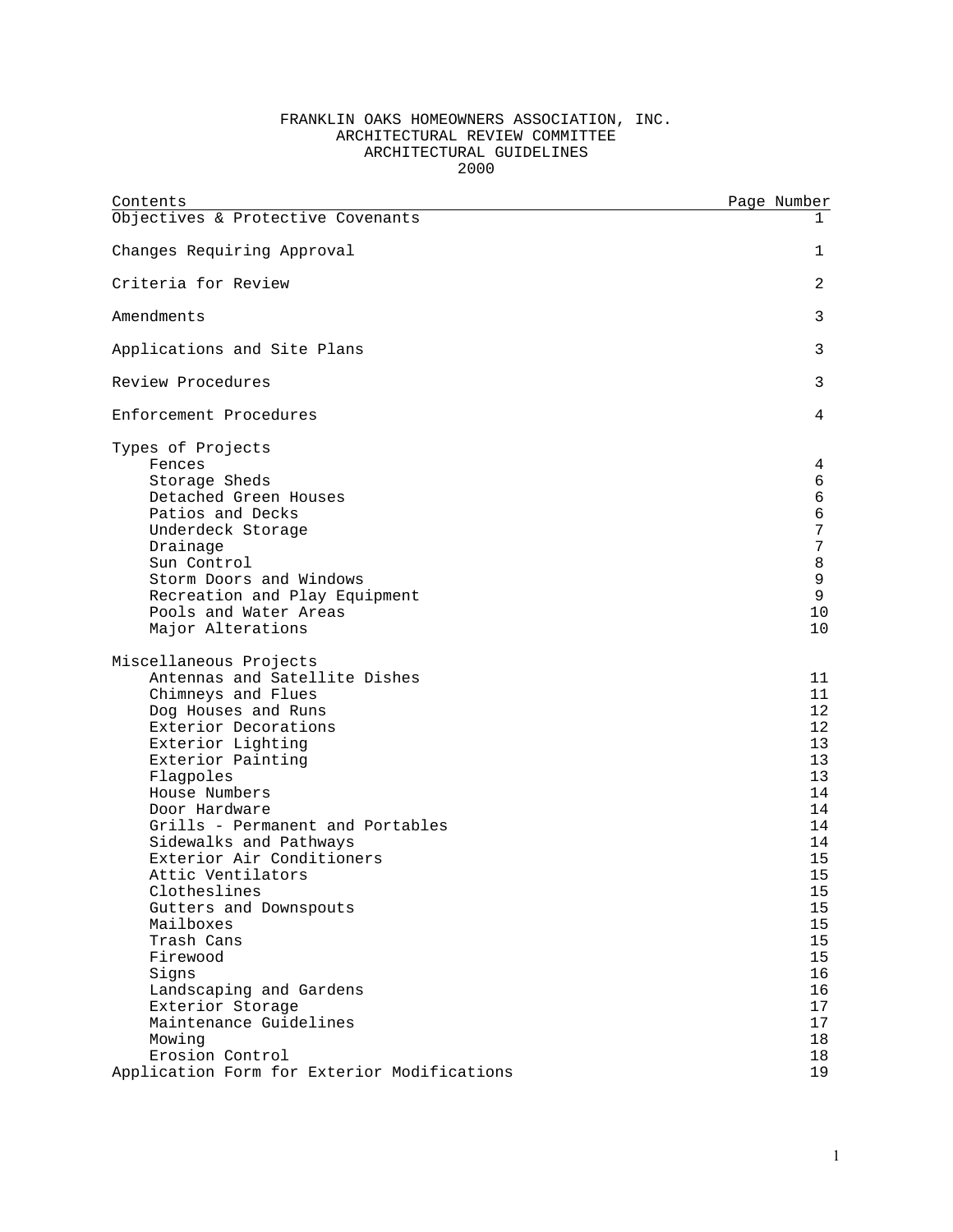### FRANKLIN OAKS HOMEOWNERS ASSOCIATION, INC. ARCHITECTURAL REVIEW COMMITTEE ARCHITECTURAL GUIDELINES 2000

### OBJECTIVES OF FRANKLIN OAKS ARCHITECTURAL GUIDELINES

This document's overall objective is to serve as a guide to members of the Architectural Review Committee (ARC) and residents in maintaining and enhancing Franklin Oaks carefully designed environment. The guidelines described in this document address improvements for which homeowners most commonly submit applications to the ARC. They are not intended to be allinclusive or exclusive, but rather serve as a guide to what may be done. The specific objectives of this document are:

- 1. To increase residents' awareness and understanding of the Covenants
- 2. To describe the organizations and procedures involved with the architectural standards established by the Covenants
- 3. To assist residents in preparing an acceptable application to the ARC
- 4. To provide uniform guidelines to be used by the ARC in reviewing applications in light of the goals set forth in the Covenants

## PROTECTIVE COVENANTS

The basic authority for maintaining the quality of design in Franklin Oaks is found in the Declaration of Covenants, Conditions, and Restrictions (CCR) which are a part of the deed to every property in Franklin Oaks. The intent of Covenant enforcement is to assure residents that the standards of design quality will be maintained. This, in turn, protects property values and enhances the Community's overall environment. Every Franklin Oaks property owner received a copy of the Covenants prior to or at settlement. Since these Covenants (CCR Page 2, Paragraph 2) "run with the land", they are binding on all owners. They should be periodically reviewed and fully understood. The Covenants establish the Architectural Review Committee (ARC).

### WHAT CHANGES MUST HAVE ARC APPROVAL?

Article VI of the CCR explicitly states what changes must have ARC approval. Please read and become familiar with this particular section.

It is important to understand that ARC approval is not limited to major alterations such as adding a room or deck to a house, but also includes such items as changes in color and materials, etc. Approval is also required when an existing item is to be removed (CCR Page 20, Section 6.10).

Each application is reviewed on an individual basis. There are no "automatic" approvals, unless provided for specifically in these Guidelines. A homeowner who wishes to construct a deck identical to one already approved by the ARC is still required to submit an application.

When in doubt as to whether a particular exterior modification requires approval, the homeowner should consult an ARC Member and obtain a response in writing. In the event that a modification is made without approval, the ARC through the Board of Directors, may require the modification to be altered or removed (CCR Sections 5.6, 6.16).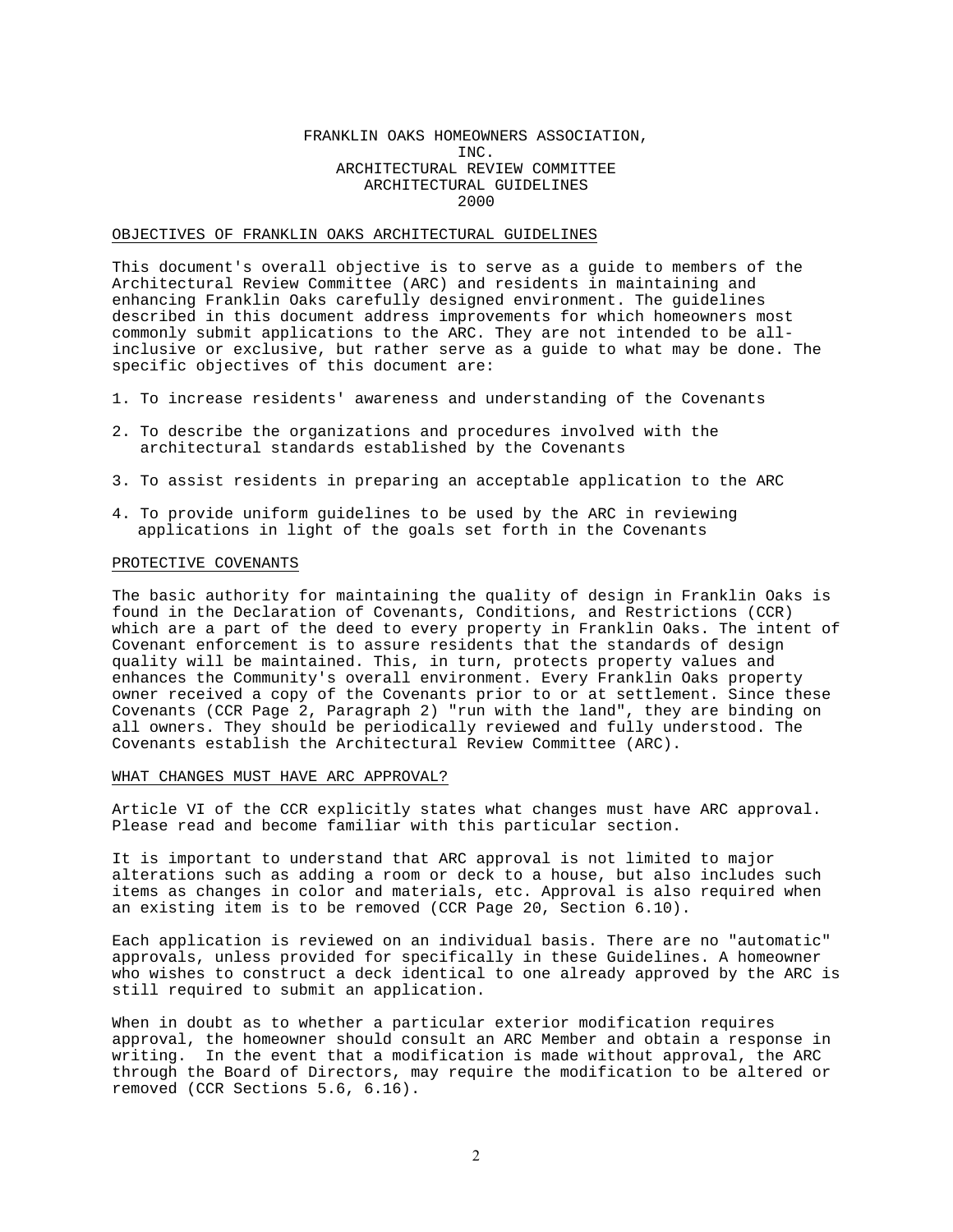### ARC Review Criteria

The ARC evaluates all submissions on the individual merits of the application. Besides evaluation of the particular design proposal, this includes consideration of the characteristics of the house model and individual site, since what may be an acceptable design of an exterior in one instance may not be for another.

Design decisions made by the ARC in reviewing applications are not based on any individual's personal opinion or taste. Judgments of acceptable design are based on the following criteria that represent in more specific terms the general standards of the Covenants.

1. Validity of Concept: The basic idea must be sound and appropriate to its surroundings.

2. Design Compatibility: The proposed improvements must be compatible with the architectural characteristics of the applicant's house, adjoining houses and the neighborhood setting. Compatibility is defined as similarity in architectural style, quality of workmanship, similar use of materials, color and construction details.

3. Location and Impact on Neighbors: The proposed improvement must be compatible with the architectural characteristics of the applicant's house, adjoining houses, the neighborhood setting, and must not have a negative impact on your neighbors.

4. Scale: The size (in three dimensions) of the proposed alteration should relate well to adjacent structures and its surroundings. For example, a large addition to a small house may be inappropriate.

5. Color: Parts of the addition that are similar to the existing house (such as roof and trim) should be matching in color.

6. Materials: Continuity is established by the use of the same compatible materials as were used in the original house. The options may be limited somewhat by the design and materials of the original house. For instance, horizontal siding on the original house should be reflected in the addition. On the other hand, an addition with wood siding may be compatible with a brick house.

7. Workmanship. Workmanship is another standard that is applied to all exterior alterations. The quality of work should be equal to or better than that of the surrounding area. Poor workmanship, besides causing the owner problems, can be visually objectionable to others. Poor workmanship can also create safety hazards.

8. Timing. Projects that remain uncompleted for long periods of time are visually objectionable and can be a nuisance and safety hazard for neighbors and the community. All applications must include estimated completion dates. If such time period is considered unreasonable, the ARC may deny the applications.

AMENDMENTS TO THE ARCHITECTURAL GUIDELINES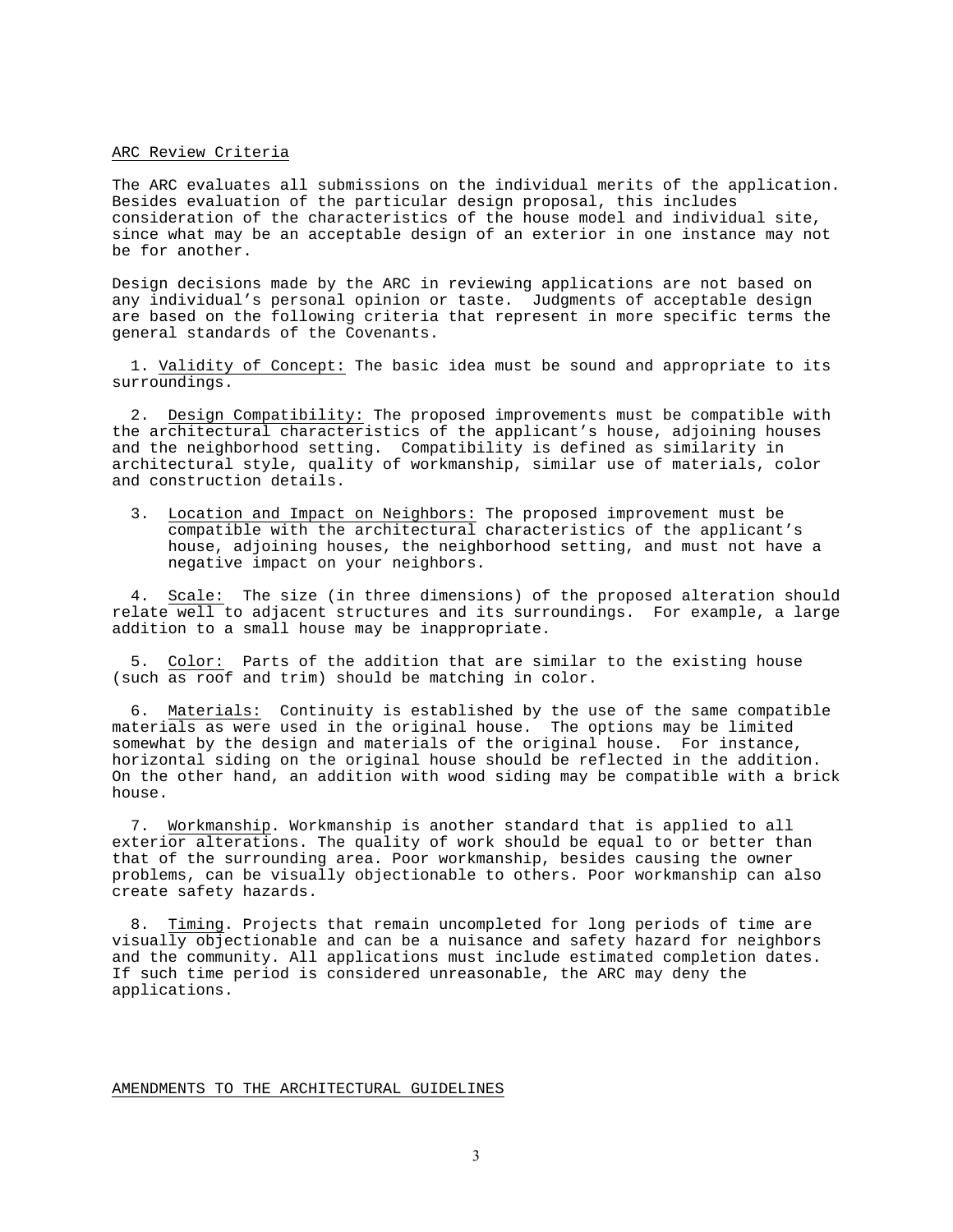These Guidelines may be amended. Changes may involve clarification, substantive modification, or changing conditions or technology.

The ARC will normally conduct an annual evaluation or as otherwise directed by the Board of Directors, of the Guidelines to determine if amendments are required. Owners should also submit to the ARC requests for additions or changes to the Guidelines. The actual amendment proceedings will involve participation by the residents as directed by the Board of Directors and shall be adopted, as will the original Guidelines, by the Board of Directors.

The intent of the Architectural Guidelines is to reflect the wishes of the majority of the community. Periodically, as determined by the Board of Directors, a survey will be taken to ascertain the success of this goal.

### APPLICATIONS

Under each of the following sections in this document, application content requirements are detailed. The application forms call for information helpful to the ARC, including any additional information that may be useful in determining the scope and detail of the proposal.

Under no conditions should an ARC application or approval be confused with a County building permit. The Homeowner must apply for building permits and conform to all Governmental building codes. If a project is modified through the County approval process, the owner must submit an amended application to the ARC.

## SITE PLAN

A site plan is required as part of many applications. A site plan is a scaled drawing of your lot (site) which shows exact dimensions of the property, adjacent properties if applicable and all improvements including those covered by the application. It is acceptable to utilize the house location survey provided to you when you settled on your home. Contour lines may be required where drainage is a consideration. More complex applications may require larger scale (20 or 10 scale) blowups of the plat plan.

### REVIEW PROCEDURES

The ARC will check each application for complete information, and an acknowledgment card will be sent. The ARC will meet periodically to review applications. The approval or disapproval will be given and notice sent within 14 days of receipt. Applicants who provide insufficient information will be notified and required to submit complete applications prior to ARC review. Complete applications should conform to the Guidelines and include all information required by the Guidelines (clear, concise drawings, explanation of style, or color) and about which there are not indications of conflicting opinion. Applicants are required to have adjoining neighbors', and neighbors with visual sight of the proposed change, signatures in acknowledgment sections on each application that is submitted to the ARC Committee for review.

The decision of the ARC will be noted on the duplicate of the application and returned to the applicant.

Appeals procedures exist for those affected by an ARC decision and who feel that their application should have been approved.

To initiate the appeals procedure applicants must submit a written request to the Board of Directors for an appeal within 5 working days of receiving the ARC decision. Other affected residents must submit the same type of request.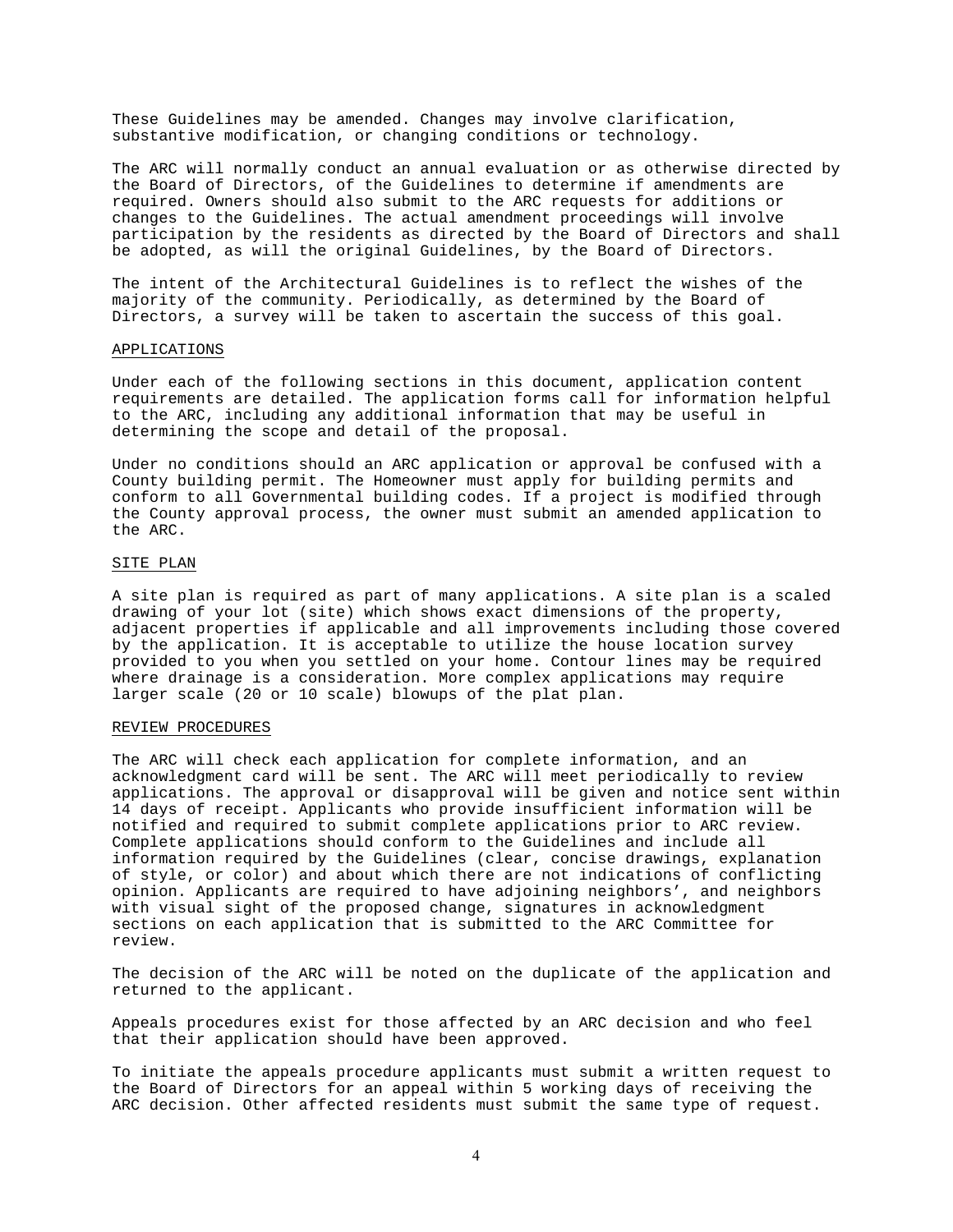The Board of Directors will review these cases and may hold a hearing. The decision of the ARC will be upheld if Board of Directors finds:

- a. Proper procedures were followed during the administration and review process.
- b. The ARC decision had a rational basis.

### ENFORCEMENT PROCEDURES

The Covenants (Article V, Section 5.6 and Article VI, section 6.16) empowers the Board of Directors to require compliance by all lot owners with the architectural review standards. Homeowners will be notified in writing by the Architectural Review Committee regarding violations. The Board of Directors has adopted the following enforcement procedures.

- 1. All violations will be confirmed by a site visit by the ARC.
- 2. The owner will be contacted as soon as possible concerning the violation. (In those cases involving violations that are subject to increase or enhancement with the passage of time, a violation notice will be sent immediately by certified mail.)

The sources for reporting of violations will be as follows:

- a. Concerned residents
- b. Members of the Board of Directors
- c. ARC observations during the normal course of ARC business
- 3. If there is still no response after 15 days, a second notice will be sent by certified mail.
- 4. After another 15 day period with no contact, a notice will be sent (again by certified mail) informing the resident of the time and place of a hearing by the ARC on the case.
- 5. If the case is not resolved during the hearing, it will be turned over to the Board of Directors with a recommendation for legal action as appropriate.

## FENCES

GENERAL GUIDELINES - (CCR Page 23, Section 6.11)

Fence height should not be greater than is necessary for its intended use since fencing can have a significant impact on adjoining properties and community open space.

The degree of "openness" of fences depends on their use. Solid fences, which may be desirable for achieving privacy, may also provide unwanted shadows and loss of natural ventilation and views.

Fencing should relate to the principal architectural feature of the house in design, location and the way in which it connects to the existing house and adjacent fencing. Planting schemes can be integrated with all fencing to soften the visual impact. Front yard fences will not be allowed.

The tops of all fences, except low, open types surrounding large areas, should be maintained horizontal if practical. In cases of slopes in excess of 10 degrees, the top of the fence may be inclined at the same angle as the natural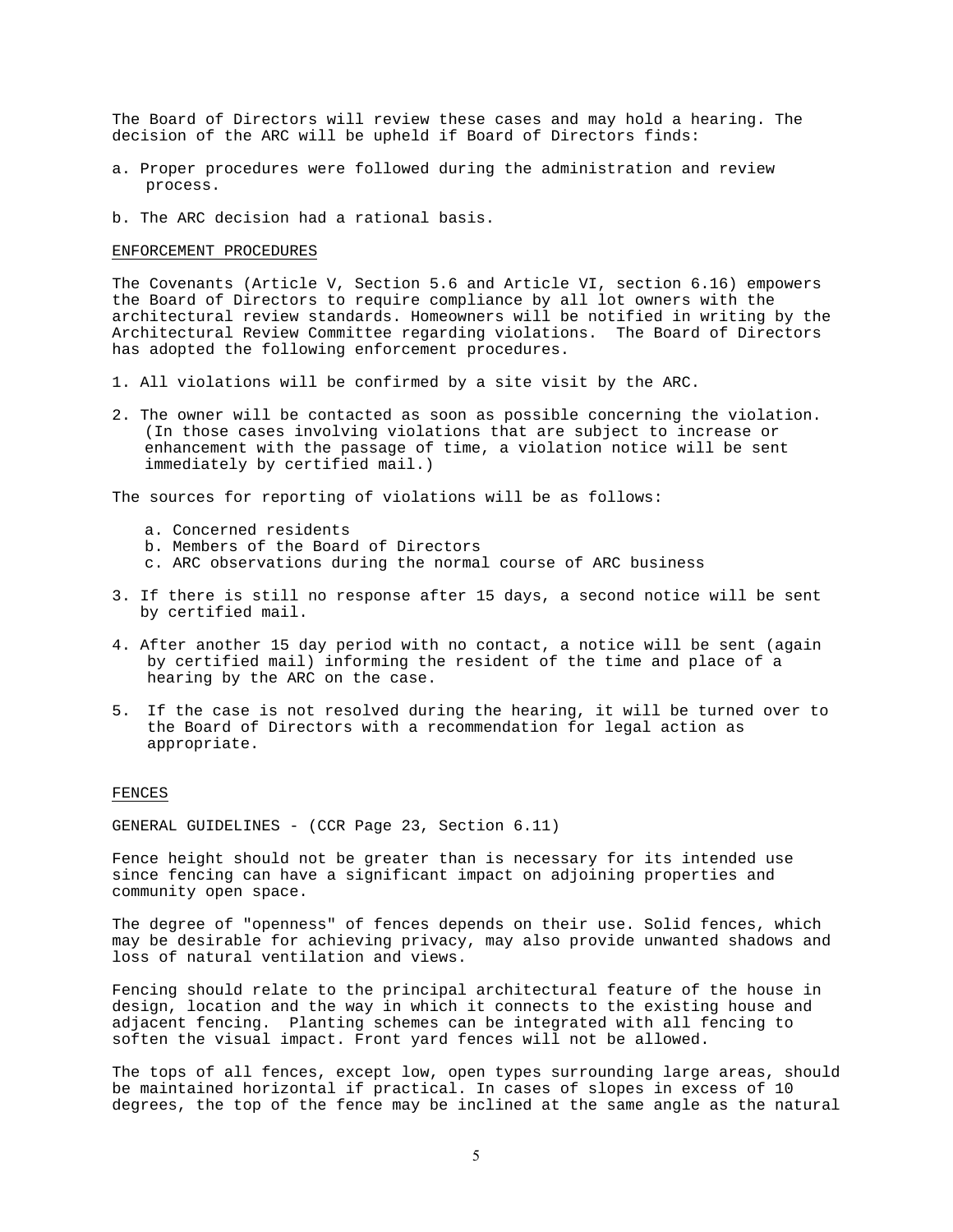grade. The top of the fence should be aligned to maintain this constant angle of incline over the slope, presenting a straight line. The constant angle of incline should be maintained for as great a length as is feasible. The bottom of the fence should be no more than 6-12 inches above grade at any point depending on fence type. The bottom of vertical fence members may conform to ground contours to eliminate gaps. Vertical members should be plumb and generally not extend beyond the uppermost horizontal portion of the fence except in "picket" fences. Gates should be compatible to fencing in design, material, height, and color.

All fencing and gates shall be constructed of natural wood materials and should relate and be compatible in design to the principal architectural features of the house design, location, and the way in which it connects to the existing house and adjacent fencing.

Chain link fencing will not be approved, and stockade fencing is not generally acceptable.

Fencing which is finished on one side only must be constructed with the finished side facing out.

Property line fencing should be an "open" type and should not exceed 4 feet. Property line fencing will generally not be acceptable where rear yards are adjacent to driveways, whether private or shared. In general, ten feet clearance from the driveway must be maintained. Individual requests for variances will be evaluated on a case by case basis. Long lengths of continuous solid fencing will generally not be approved. A detailed landscaping plan to soften the effect from the street and adjoining neighboring property may also be required with any application for fences.

Fences should generally be restricted to rear yards. Generally, solid fencing used for privacy screens in short segments immediately adjacent to the house or patio must not exceed 6'0" in height. Homeowners are encouraged to establish natural buffers in lieu of constructed privacy screens.

### MATERIALS AND COLORS

Fencing should be constructed of wood and left to weather to its natural color. Continuity of materials, scale, house design and adjoining fencing should be considered.

Wire mesh screening used to increase security as part of an "open fence" will be considered. The wire mesh will be attached on the inside of the fence, and will not extend above the top rail. Approval, however, may be contingent upon supplemental landscaping. Grass growing between wire mesh openings must be maintained as with general yard maintenance requirements.

Fencing should match or blend with existing adjacent fencing.

An application is required for all fences.

### SUMMARY PRINCIPLES

Fencing should never visually compete with or dominate a house.

Fencing within a given street, cul-de-sac, or visual area should be of a consistent family or style.

Fencing should respect all residents' enjoyment of the community common areas.

Planting should be considered an integral part of any fencing scheme.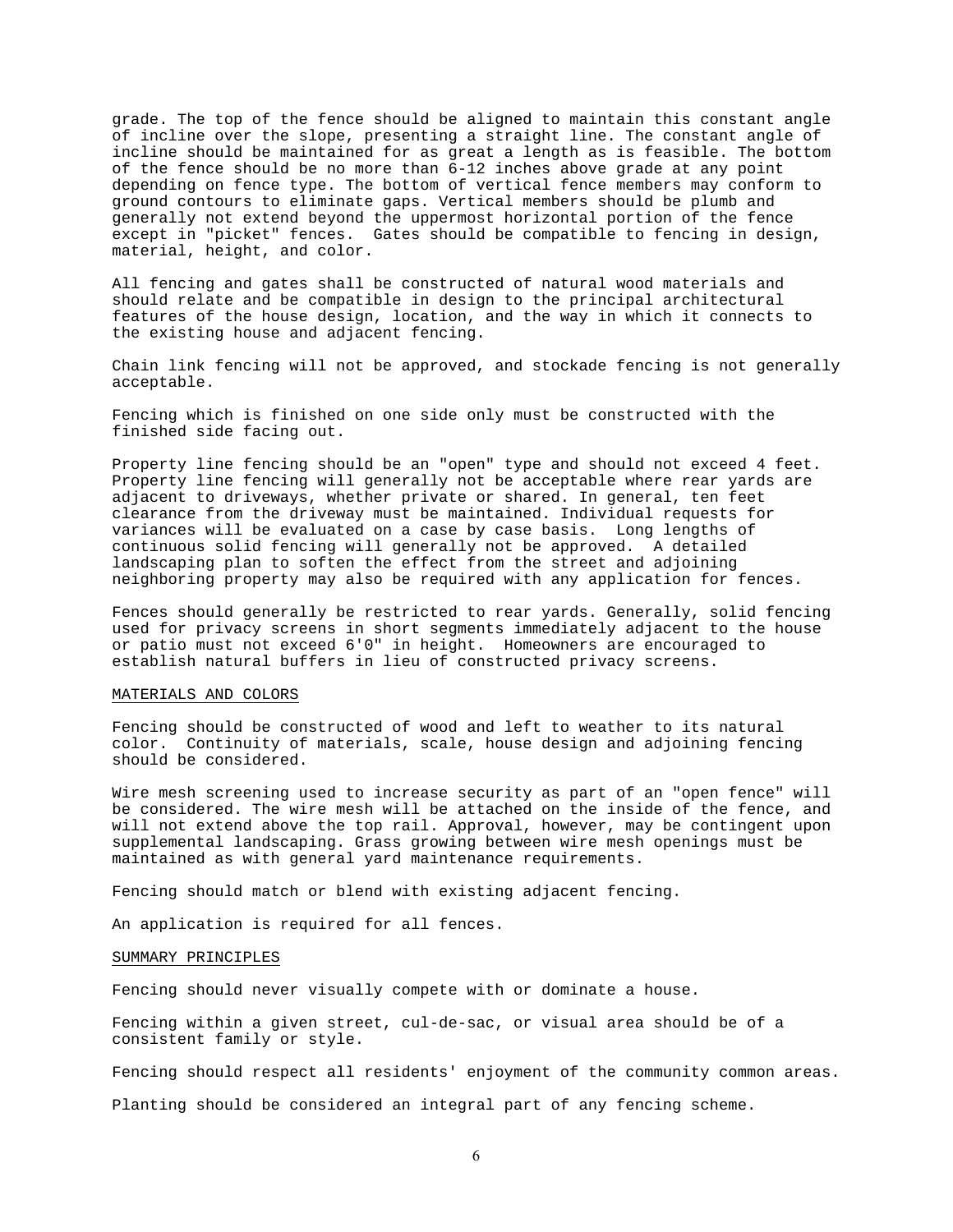### APPLICATION CONTENTS

Applications should include the following information:

- a. Fence style and material
- b. Reason for construction
- c. Dimensions
- d. Site plan which shows the relationship of the fence to applicant's home, to adjacent homes, property lines, common driveways, and open spaces. Most fencing involves boundary line considerations to some degree. Therefore, applications must show exact relationship with property lines.
- e. Architectural style and color of house
- f. Type and height of existing fences in the immediate or adjoining area
- g. Landscaping plans to complement and/or screen the fence
- h. Estimated start date and estimated completion date in terms of days after start

STORAGE SHEDS - (CCR Page 22, Section 6.10)

Storage sheds will generally not be approved.

### DETACHED GREEN HOUSES - (CCR Page 22, Section 6.10)

Detached green houses and detached solar collectors will generally not be approved.

PATIOS AND DECKS (CCR Page 22, Section 6.10)

PATIO AND DECK LOCATION

Applicants should review fence design criteria with respect to visibility, privacy, and materials for patios and deck criteria.

Patios or decks should generally be located in rear yards. Front and side yard locations will be evaluated on their individual merits.

When patio or deck schemes include other exterior changes, such as fencing, lights, plantings, etc., other appropriate sections of these Guidelines should be consulted prior to application.

#### UNDERDECK STORAGE

Raised decks include an underdeck area that has a visual impact on neighbors in the surrounding area. When using an underdeck area for informal storage, the impact on neighbors should be kept in mind. Storage should be maintained so as to present a neat, uncluttered appearance. Special underdeck storage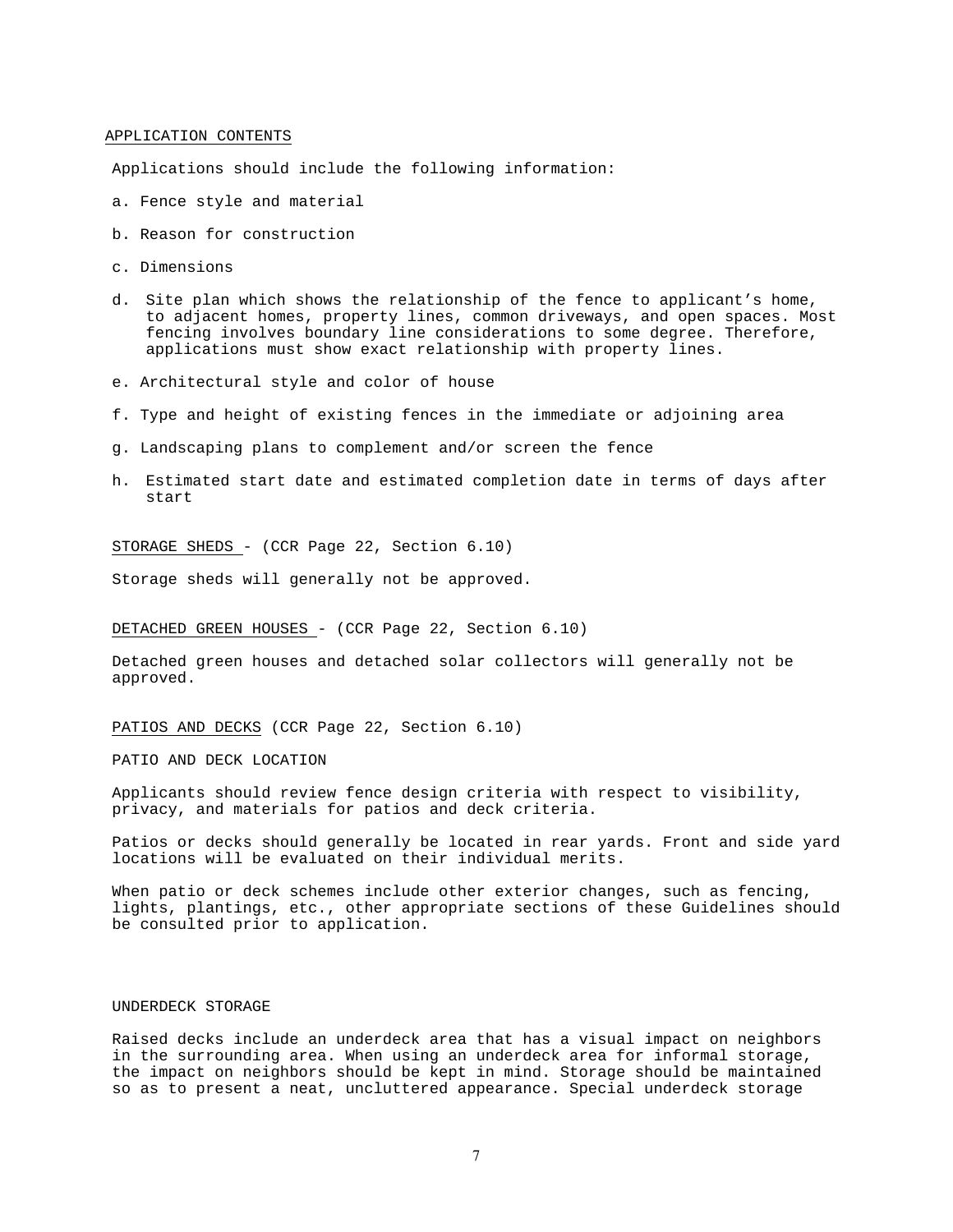screening or landscaping will be required. In addition, landscaping may be required to hide deck supports.

### MATERIALS AND COLOR

Materials should have natural weathering qualities as do brick, wood, and stone.

Wood in decks should generally be treated with clear stain or varnish. Certain kinds of wood such as redwood, cedar, and pressure treated pine must be left to weather naturally. Any deviation from clear stained or naturally weathering wood must be processed as an additional ARC request that generally will not be approved.

### DRAINAGE

If changes in grade or other conditions that will affect drainage are anticipated, they must be indicated. Generally, approval will be denied if adjoining properties are adversely affected by changes in drainage. In all cases in which a patio is contemplated, serious consideration should be given to making ground level patio surfaces of porous material or to provide mulched beds to offset additional impervious deck or patio area.

APPLICATION CONTENTS FOR GROUND LEVEL PATIOS AND DECKS

An application is required for all patios and decks. The only exception involves builder option decks. Applications should include the following information:

- a. Site plan showing the size of the patio and location as it relates to the applicant's house, adjacent houses, and property lines.
- b. Description of materials, color, grading, and drainage changes
- c. Estimated completion date

See other sections of the Guidelines for additional information required relative to other elements in the patio application, such as fencing.

APPLICATION CONTENTS FOR ELEVATED DECKS

An application is required for all elevated decks. Applications should include the following information:

- a. Drawings showing the size and style of the deck, details of railings and stairs, benches, etc.
- b. Site plan showing the relationship of the deck to the house, lot and adjacent properties
- c. A description of materials to be used
- d. All decks should be constructed of wood and will remain in their natural color or may be stained a natural wood color that is compatible with the trim color of the house
- e. Dimensions of railings, posts, stairs, steps, benches, and other details required to clearly describe proposal. Include height of deck from the ground. (NOTE: Fairfax County has a specific railing height requirement. All railings must conform with County requirements at time of submission of building permit request to County.)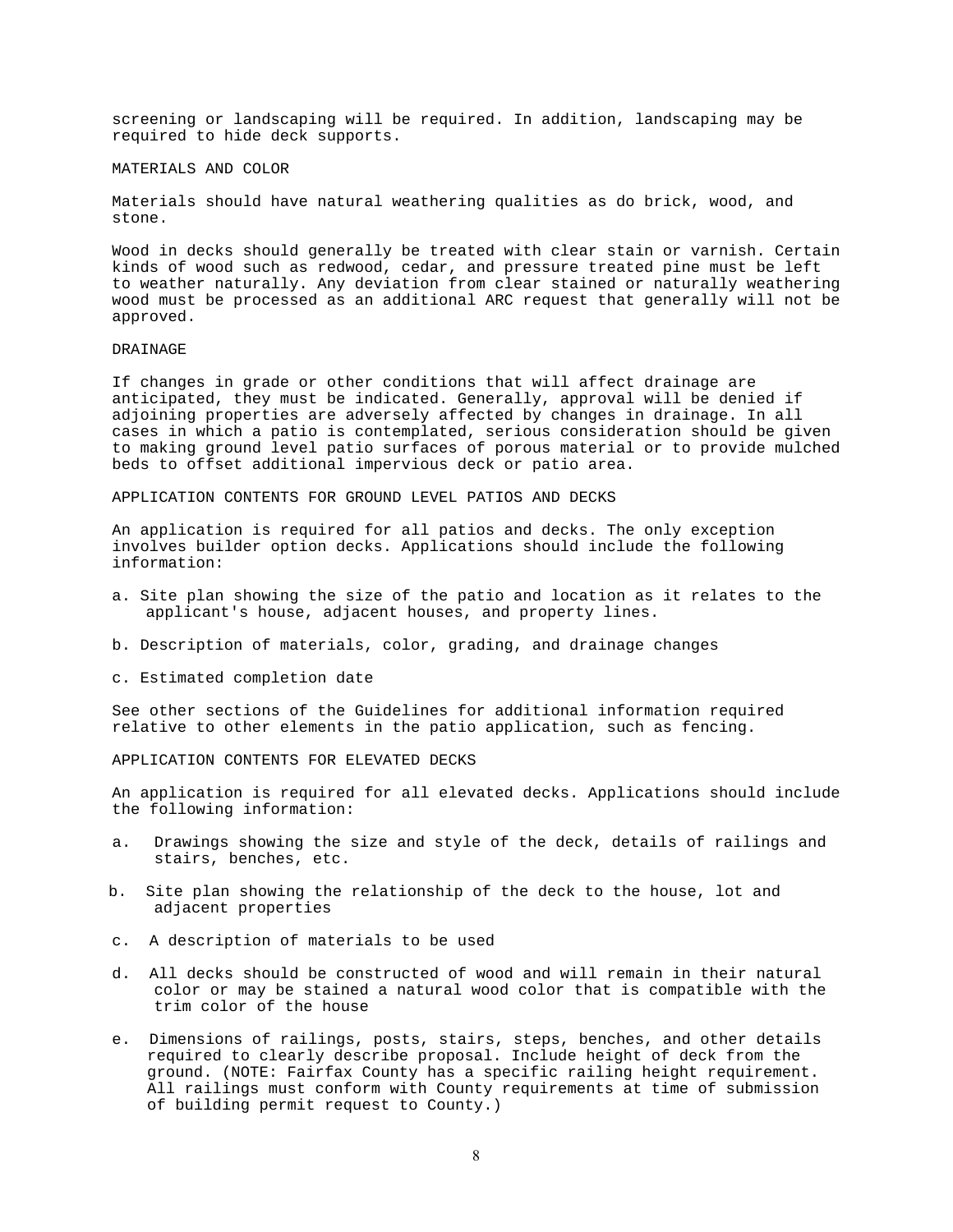- f. If other homes have decks that can be viewed at the same time as the proposed deck, provide photographs that depict these existing decks
- g. Details of changes to windows and doors, if applicable
- h. For all raised decks (above 4' off the ground), the ARC strongly recommends use 6" x 6" vertical deck supports and landscaping for those supports. Indicate whether or not underdeck area will be used for storage. If so, a landscaping or screening plan should be submitted.
- i. Estimated completion date.

SUN CONTROL DEVICES - (CCR Page 22, Section 6.10)

Sun control devices will be prohibited in the front of houses or otherwise visible from the street.

Sun control devices in the rear of houses should be compatible with the architectural character of the house in terms of style, color, and materials. Awnings should be straightforward design without decorative embellishments such as scallops, fringes, and contrasting colored stitches.

Awnings and trellises should be consistent with the visual scale of the house to which they are attached.

### LOCATION

The location of any awning or trellis should be located in the rear of the house and should not adversely affect views, light, winter sun or natural ventilation of adjacent properties.

### MATERIALS AND COLORS

Solid colors without decorative embellishment such as scallops, fringes, and contrasting colored stitching.

Trellises should match the trim or natural color of decks or porches to which they are attached of the applicant's house.

Pipe frames for canvas awnings should be painted to match trim or dominant color of the house. If awnings are removed for winter storage, frames must be removed. Corrugated fiberglass awnings generally will not be allowed.

### APPLICATION CONTENTS

Application to ARC should include:

- a. Site plan showing location of trellis and/or awnings
- b. Sketch and/or photograph of house
- c. Sketch, photograph, or manufacturer's product identification of proposed sun control device including indication of dimensions, construction details showing how the awning or trellis is attached to the house, materials and color. In the case of fabric awnings, submissions of a material and color should be included.
- d. Estimated completion date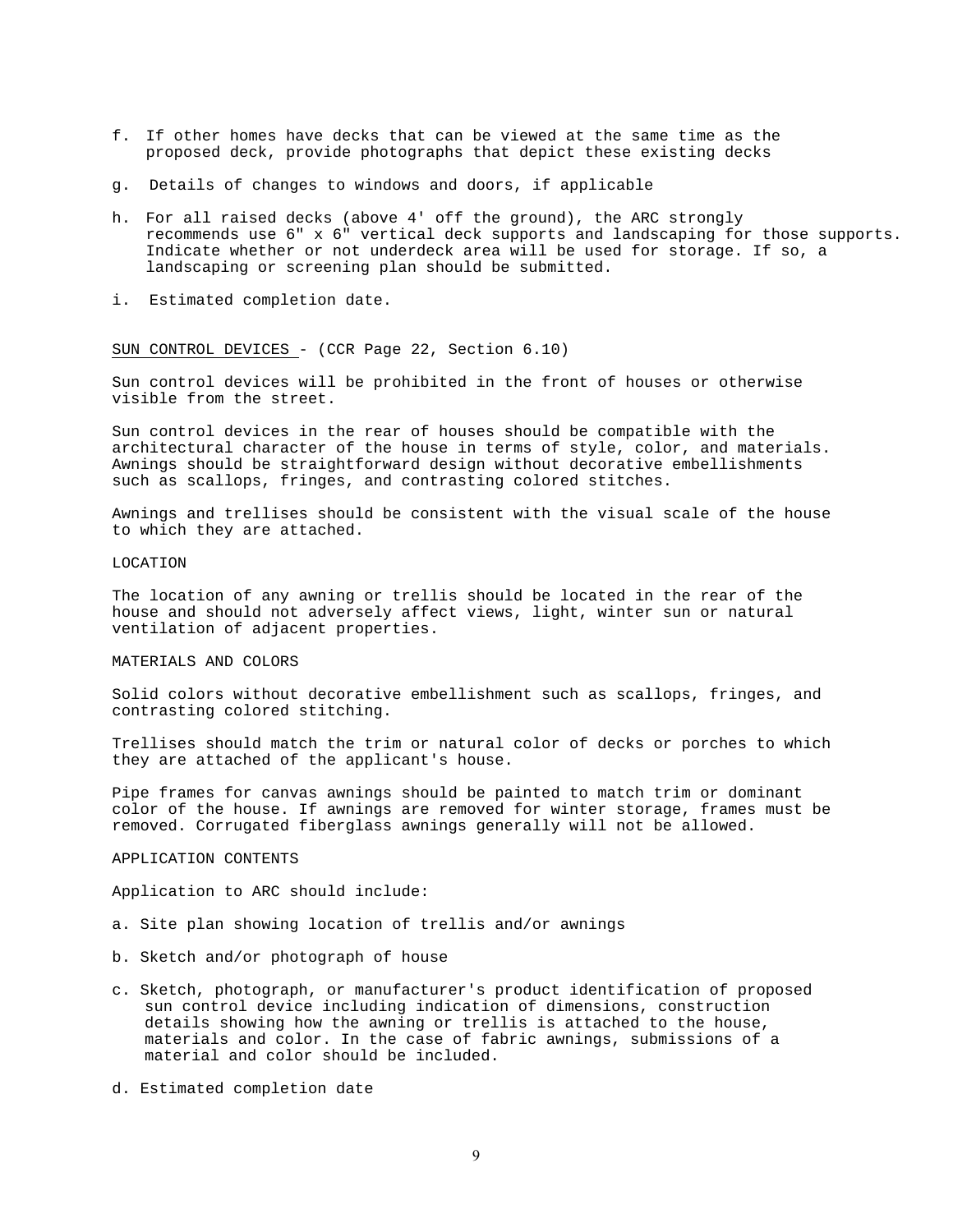### STORM & SCREEN DOORS & WINDOWS (CCR Page 22, Section 6.10)

Storm or screen doors should be painted the same color as architectural trim, siding, and existing storm windows. Consideration will depend upon the design of the particular door and its relation to the design of the house and adjacent houses.

### APPLICATION CONTENTS

An application is needed for storm and screen doors.

The application to the ARC should include:

- a. Drawing and/or photograph of proposed doors
- b. Color indication of the screen/storm door and the existing front, rear, etc., door
- c. Location of doors, i.e., front door, rear door, etc.
- d. Estimated installation date

## RECREATION & PLAY EQUIPMENT - (CCR Page 22, Section 6.10)

LOCATION AND SIZE

Generally, such equipment should be placed in rear yards. Consideration will be given to lot size, equipment size and design, amount of visual screening, etc.

MATERIAL AND COLOR

Play equipment constructed of wood is encouraged.

The ARC must approve all recreation and play equipment. Earth tone colors are encouraged so as to blend equipment with the natural surroundings. However, other colors may be considered depending upon location of equipment and landscape screening.

Application to ARC should include:

- a. Site plan showing relation of proposed play equipment to adjacent property lines, applicant's house and adjacent houses
- b. Photograph and/or sketch of proposed play equipment
- c. Dimensions
- d. Color and materials
- e. Estimated completion date

### SWIMMING POOLS AND WATER AREAS - (CCR Page 22, Section 6.10)

In general, only inground swimming pools will be considered for approval. Above ground pools (defined as pools with steel walls, and not wading pools) will not be approved. Pools for swimming should be located in rear of the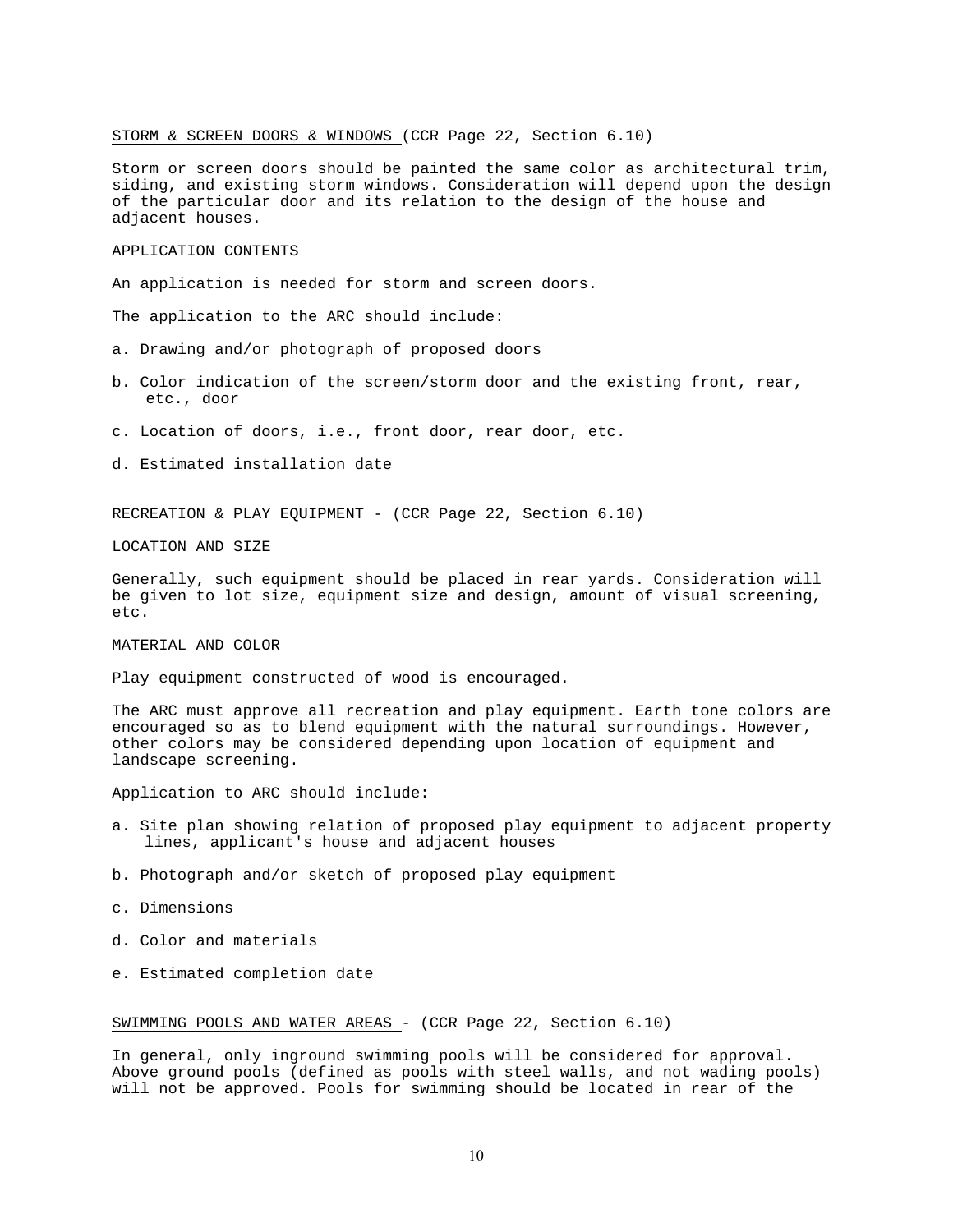house. If property configuration prohibits this location, exceptions may be requested.

### APPLICATION CONTENTS

Fencing: Pool fencing must be a minimum of 48 inches high and compatible with the design style of the house and will be required to enclose a pool used for swimming and related pool equipment. Approval of the fence is contingent upon completion of the pool and must meet the fencing criteria of these Guidelines, especially with respect to property line set back and landscaping, as well as Fairfax County guidelines for safety.

APPLICATION MUST INCLUDE AS A MINIMUM:

- a. A site plan showing location and dimensions of the pool, other related equipment, fences, etc., in relation to the applicant's house, property lines and adjacent dwellings
- b. Detailed drawings and plans of the pool, deck, area, lighting arrangements, walkways, fences, and information regarding water supply, drainage and disposal
- c. Planting plan for outside (exterior) of fencing
- d. Estimated completion date

MAJOR ALTERATIONS (CCR Page 22, Section 6.10) Major Exterior Changes

Major alterations are considered to be those that substantially change the existing structure either by subtraction and/or addition. However, other site changes such as driveway modifications are also included.

The design of major alterations should be compatible in scale, materials, and color with the applicant's house and adjacent houses. Major alterations should not impair the views, or amount of sunlight and natural ventilation on adjacent properties. Pitched roofs must match an existing slope of the roof on the applicant's house.

New windows and doors should match the type used in the applicant's house and should be located in a manner that will relate well to the location of exterior openings in the existing house.

If changes in grade or other conditions that will affect drainage are anticipated, they must be indicated. Generally, approval will be denied if adjoining properties are adversely affected by changes in drainage.

Construction materials should be stored so that impairment of views from neighboring properties is minimized. Excess material should be immediately removed after completion of construction.

No debris may be allowed to accumulate during construction.

Attached greenhouses will be reviewed as major alternations.

#### MAJOR BUILDING ALTERATIONS

Major building alterations include, but are not limited to, construction of driveways, garages, carports, porches, greenhouses, rooms, fireplaces,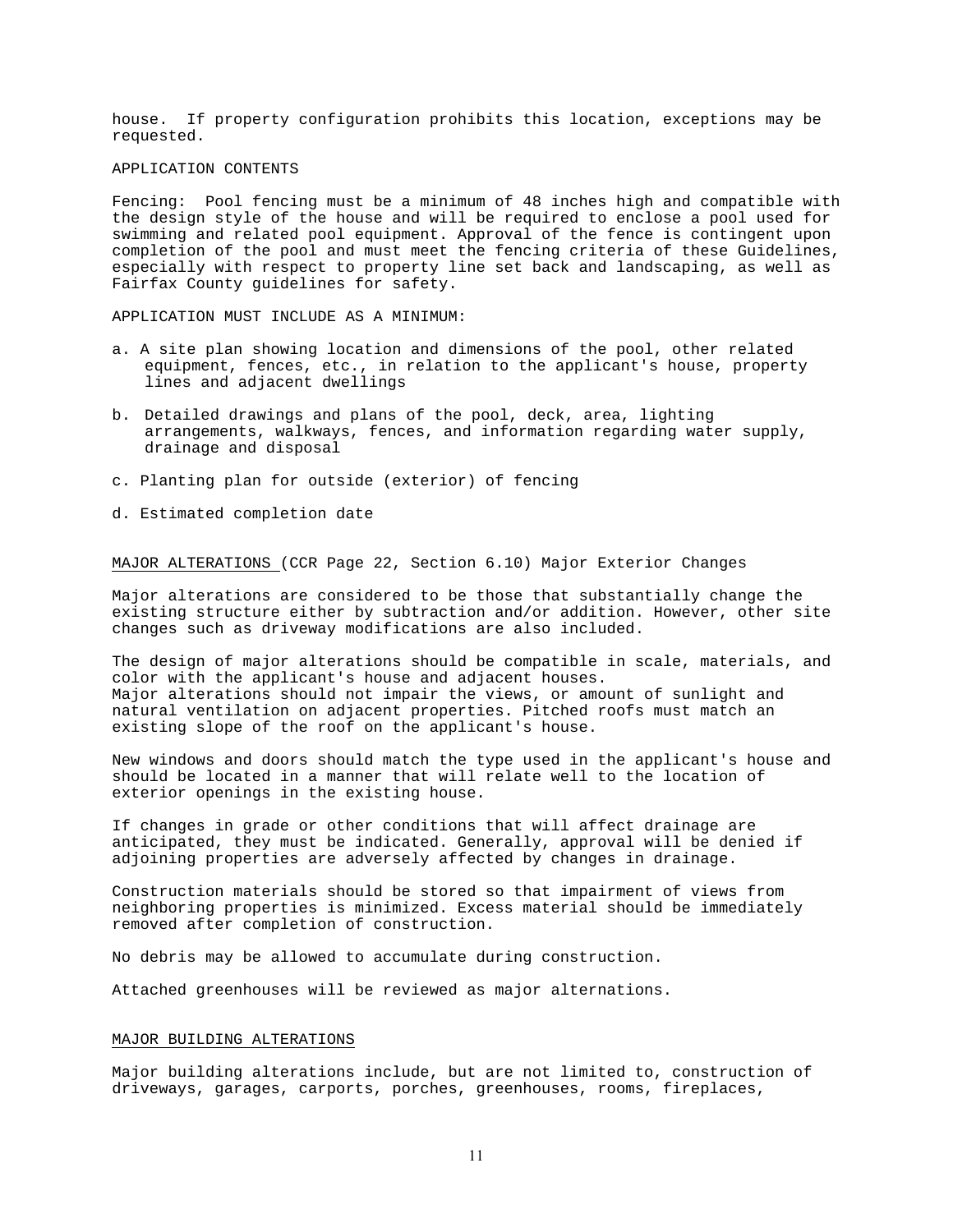chimneys, other additions to a home, etc. Generally, the ARC will not approve carports and greenhouses.

The proposed structure must be compatible with the original structure and in keeping with the existing lot size. Driveways must be not greater in width than the constructed garage space. Driveways other than asphalt will not be approved.

### APPLICATION CONTENTS

- a. Site plan showing location of proposed structure and relationship to property lines and adjacent houses
- b. Detailed drawings and plans including exterior elevations and dimensions
- c. Description of materials including types of siding on dwelling and proposed structure, color of proposed structure and trim, exterior lighting arrangements, etc.
- d. It is suggested that the final application be a duplicate of those documents that will be submitted to Fairfax County for a building permit, and should also include colors, materials and drawings or photographs as required, to illustrate the relation of the alteration to the applicant's house and adjacent houses where necessary.
- e. Landscape plans
- f. Estimated completion date

#### MISCELLANEOUS

### ANTENNAS AND SATELLITE DISHES

Homeowners may install, or contract to install, satellite dishes of less than one meter (39 inches). Homeowners are encouraged to install all TV/radio in the home attic. Installation of antennas and satellite dishes must also meet FCC guidelines and regulations.

While recognizing the necessity of properly placing satellite dishes for reception requirements, homeowners are also encouraged when possible to block the dish from the view of neighboring homes with landscape.

CHIMNEYS AND METAL FLUES - (CCR Page 22, Section 6.10)

Chimneys must be masonry. Metal flues that penetrate the roof may require painting to match the roof.

## APPLICATION CONTENTS

A completed application requires the following information:

- a. Site plan showing the relation of chimney/metal flues to the house, property line of adjacent neighbors
- b. Picture and/or detailed drawing of chimney/metal flue to include dimensions
- c. Color and style of house; if chimney was builder option, state how chimney differs from builder option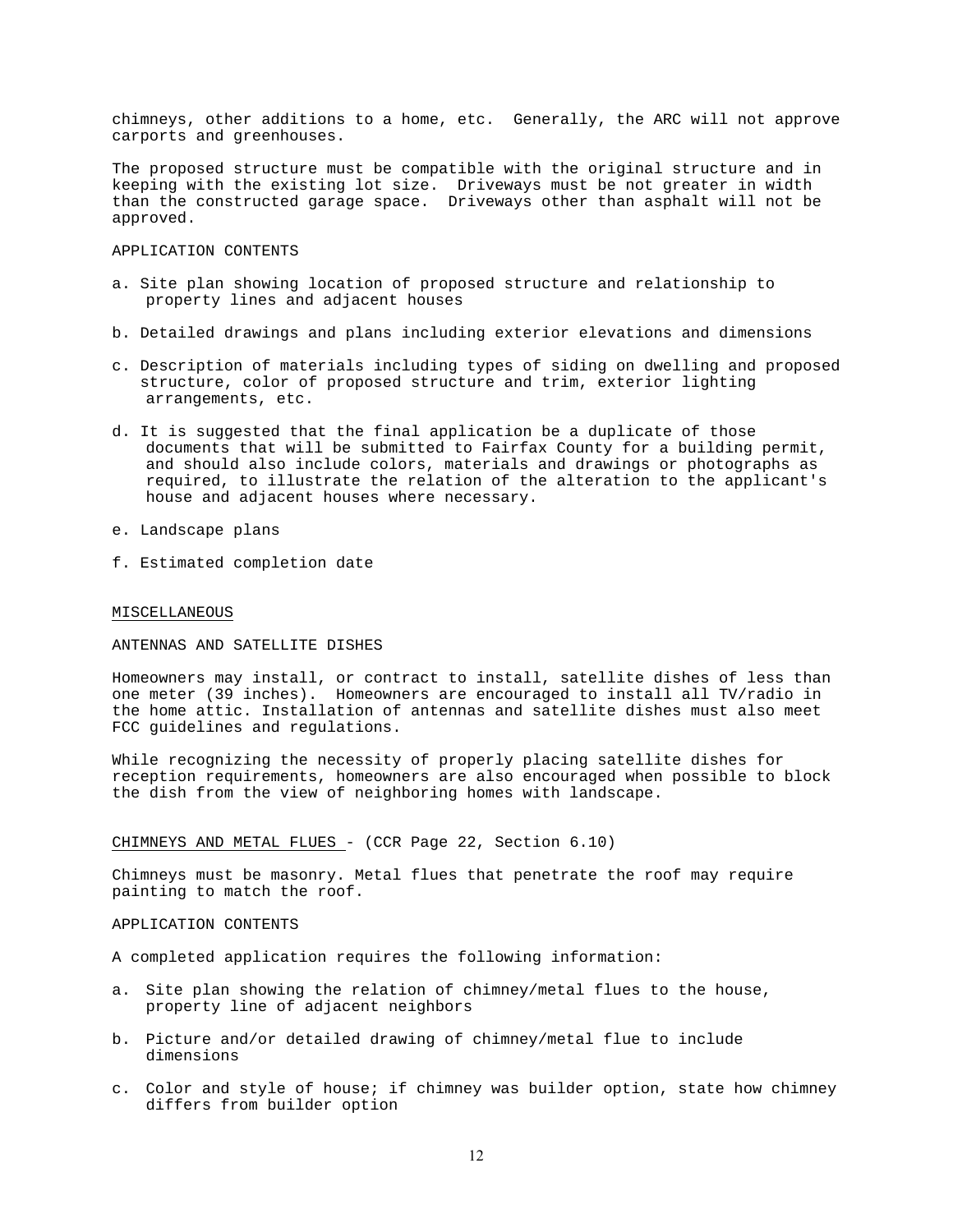- d. Description of materials used to construct chimney; if brick is being used and there is brick already on the house, then the brick colors must match exactly
- e. Estimated completion date

#### DOG HOUSES AND RUNS

Doghouses should be compatible with the applicant's house in color and material, and should be located where they will be visually unobtrusive.

APPLICATION CONTENTS

- A completed application requires the following information:
- a. Site plan showing the relation of dog house/run to house, property line, and adjacent neighbors
- b. Picture and/or detailed drawing of dog house/run to include dimensions
- c. Description and colors of materials used
- d. Architectural style of owner's house
- e. Landscape plans to complement and/or screen the dog house/run
- f. Estimated completion date

#### EXTERIOR DECORATIVE OBJECTS

Approval will be required for all exterior decorative objects including natural and man made.

Exterior decorative objects include such representative items as birdbaths, wagon wheels, sculptures, fountains, pools, stumps, driftwood piles, free standing poles of all types, and items attached to approved structures.

APPLICATION CONTENTS

A completed application requires the following information:

- a. Site plan showing the relation of object to house, property line and adjacent neighbors
- b. Picture and/or detailed drawing of object to include dimensions
- c. Color and material of object
- d. Estimated completion date

#### EXTERIOR LIGHTING - (CCR Page 22, Section 6.10)

No exterior lighting shall be directed outside the applicant's property. Light fixtures that are proposed in place of the original fixtures should be compatible in style and scale with the applicant's house.

Seasonal holiday lights must be removed within 30 days after the holiday.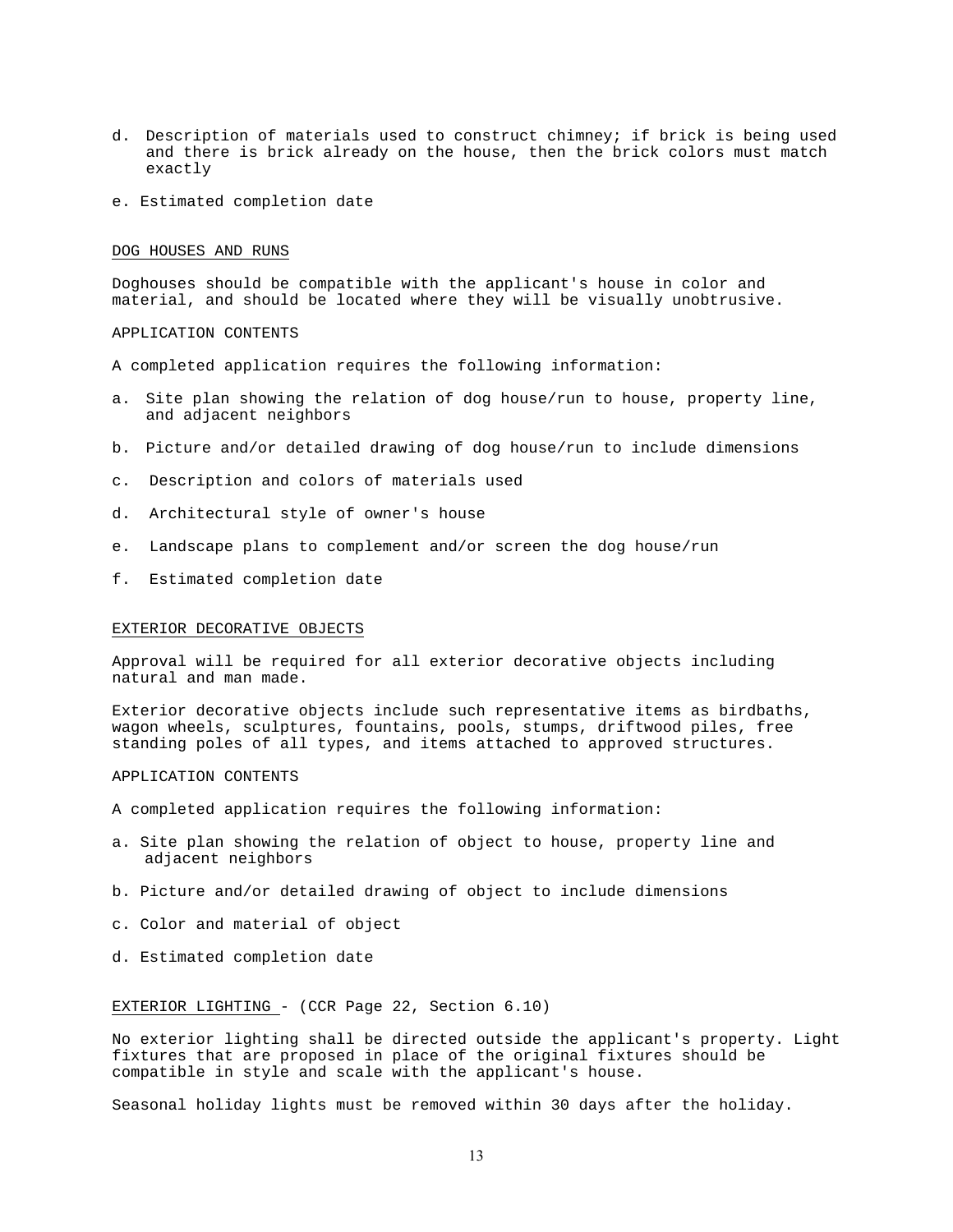Lighting which is a part of the original structure must not be altered without ARC approval. Applications for exterior lighting should include wattage, height of light fixture above ground, and a complete description, including descriptive material of the light fixture and location on the property.

### EXTERIOR PAINTING - (CCR Page 22, Section 6.81

Repainting or staining a specific object to match its original color need not be submitted. Color changes apply not only to the house siding, but also to the doors, shutters, trim, roofing, and other appurtenant structures. Change of exterior color should relate to the colors of the houses in the immediate area.

### APPLICATION CONTENTS

- A completed application requires the following information:
- a. List of all exterior colors on the house
- b. A color sample of the new color to be used
- c. Estimated completion date

### FLAGPOLES - (CCR Page 22, Section 6.10)

Permanent flagpoles should be of a height, color, and location is appropriate for the size of the property and background. Permanent freestanding flagpoles must be installed and maintained in a vertical position.

Homeowners wishing to install temporary flagpole staffs that do not exceed six feet (6') in length and are attached at an incline to the front wall or pillar of the house or dwelling unit need not have an application.

### APPLICATION CONTENT FOR FREE STANDING POLES

- A completed application requires the following information:
- a. Site plan showing the relation of pole to the house, property line and adjacent neighbors
- b. Picture and/or detailed drawing of pole to include dimensions
- c. Description of material and color of flagpole
- d. Estimated installation date

### HOUSE NUMBERS - (CCR Page 22, Section 6.10)

House numbers should be legible but should be of a size that is appropriate for the applicant's house. In certain cases, decorative house numbers will be accepted dependent upon location and type.

House numbers not included with original structures require an application.

### APPLICATION CONTENTS

A completed application requires the following information: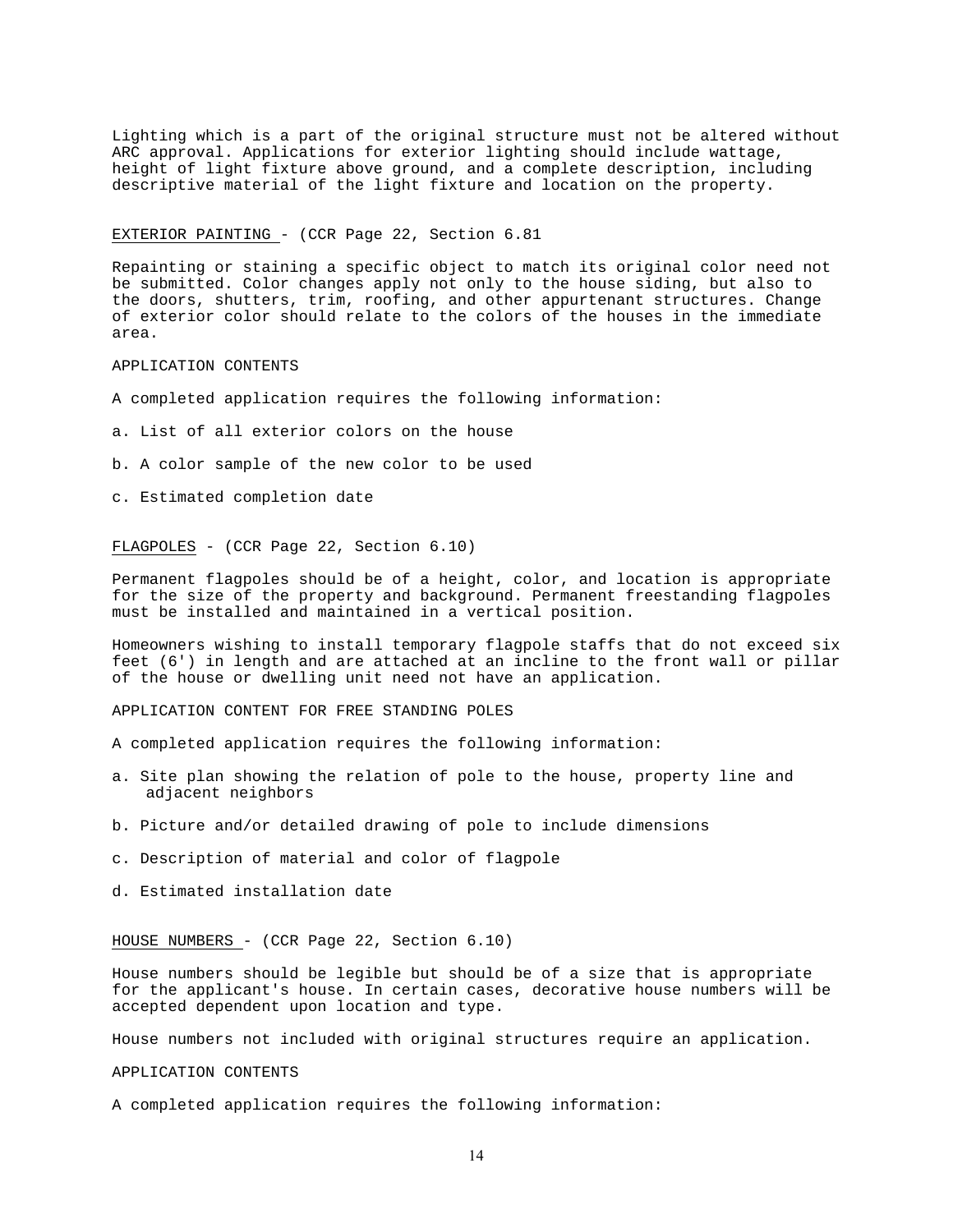a. Picture and/or detailed drawing of house numbers to include dimensions

- b. Architectural style and color of house and house numbers
- c. Estimated completion date

#### DOOR HARDWARE

New front door hardware should match the existing in material, style and finish. Doorknockers should be of a standard type.

PERMANENT GRILLS - (CCR Page 22, Section 6.10)

Permanent grills may be placed in the rear of the house and should not be located within 10 feet of the side and rear property lines.

### APPLICATION CONTENTS

- A completed application requires the following information:
- a. Site plan showing the relation of the grill to the house, property line and adjacent neighbors
- b. Picture and/or detailed drawing of grill to include dimensions and materials used
- c. Estimated completion date
	- NOTE: Portable grills do not require an application, but should be stored in the rear yard or otherwise out of sight.

### SIDEWALKS AND PATHWAYS - (CCR Page 22, Section 6.10)

Stone or brick pathways or sidewalks should be set back at least 4' from the property line and generally be installed flush to the ground.

### APPLICATION CONTENTS

- A completed application requires the following information:
- a. Site plan showing the exact location of pathway or sidewalk
- b. Materials to be used including color; if using brick, type should blend with that on the house (if any)
- c. Method of installation plus a description of grading changes required, if any, and the resulting impact on neighbors
- d. Estimated completion date

## EXTERIOR UNIT AIR CONDITIONERS - (CCR Page 22, Section 6.10)

Air conditioning units extending from windows generally will not be approved.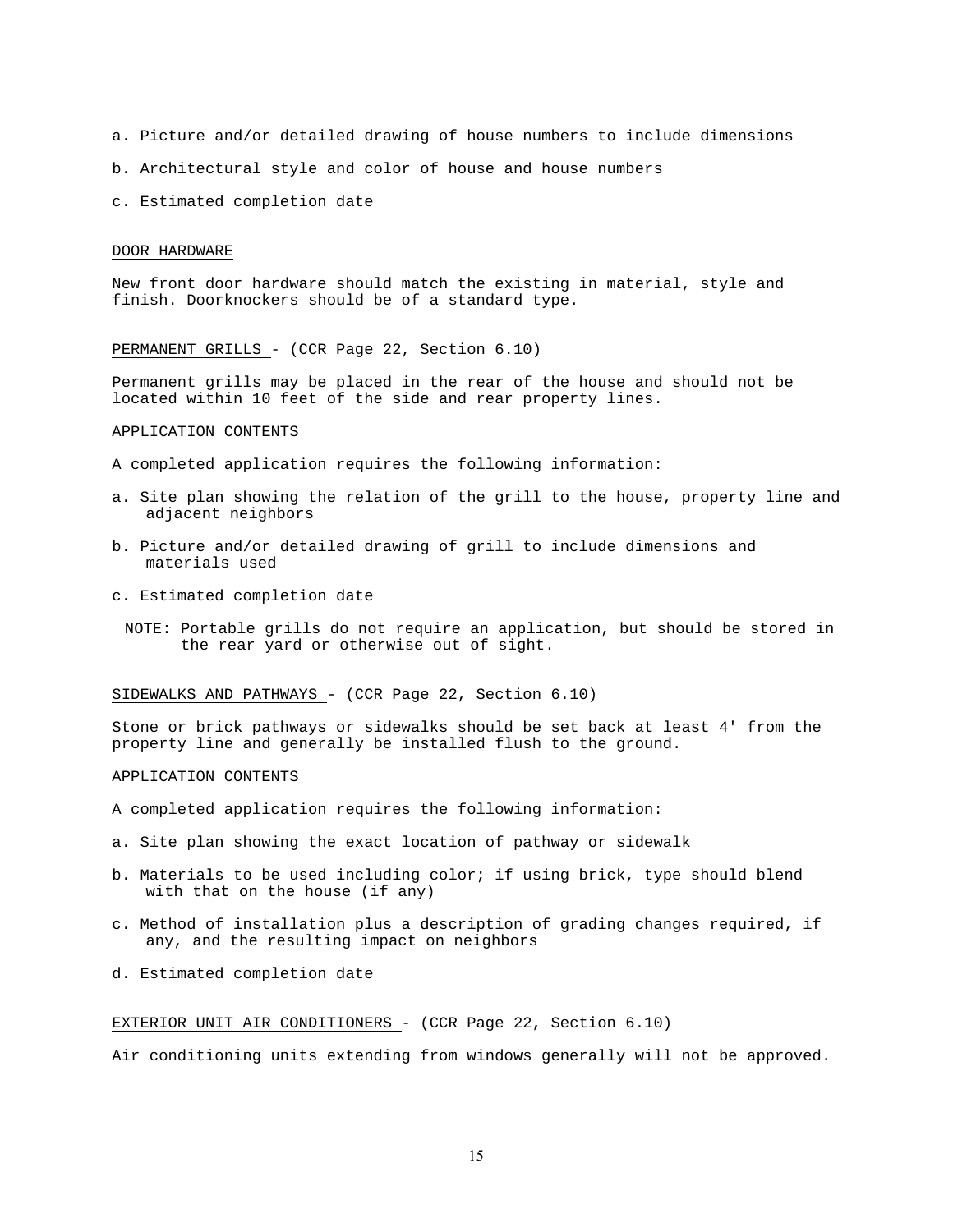Exterior units may be added or relocated only when they do not interfere visually with neighbors. Exterior units shall be oriented so as not to discharge hot air onto neighbor's property.

### ATTIC VENTILATORS - (CCR Page 22, Section 6.10)

Attic ventilators and turbines are encouraged but must match the siding or trim on the house if mounted on a gable end or may require paint to match the roof if placed on a roof. Roof location shall be on the least visible side of the ridgepole.

### CLOTHESLINES - (CCR Page 20, Section 6.2)

Clotheslines must be remountable and taken down when not in use and while in use, must meet same location and screening criteria required for play equipment. Clothes drying is restricted to rear yard areas.

### GUTTERS AND DOWNSPOUTS - (CCR Page 22, Section 6.10)

Gutters and downspouts should match those existing in color and design and must not adversely affect drainage on adjacent properties.

### MAILBOXES - (CCR Page 22, Section 6.10)

Mailboxes are a functional necessity, not a decorative item. Since they are usually in a very visual location, they should be straightforward in design mounted on simple posts. They should be painted black, and maintained as originally installed.

### TRASH CANS - (CCR Page 22, Section 6.7)

Trashcans must be stored out of sight. This can be accomplished by storing them in garages, basements, etc., or by using appropriate exterior screening, fencing, or landscaping.

## FIREWOOD - (CCR Page 22, Section 6.10)

Firewood shall be kept neatly stacked and shall be located to the rear or side of the residence and located in such a manner as to minimize visual impact. Firewood shall not be stored on common areas.

### REAL ESTATE SALES/RENTAL SIGNS - (CCR Page 21, Section 6.5)

Real estate signs must meet County regulations with respect to size, content and removal. "Sold" signs are discouraged. Signs may only be placed in the front yard of the property available. Additionally, all real estate sales/rental and garage sale signs posted at the common entryway to the Franklin Oaks community should be placed in the grassy area on the southeast side of the entrance at the intersection of West Ox Road and Franklin Oaks Drive.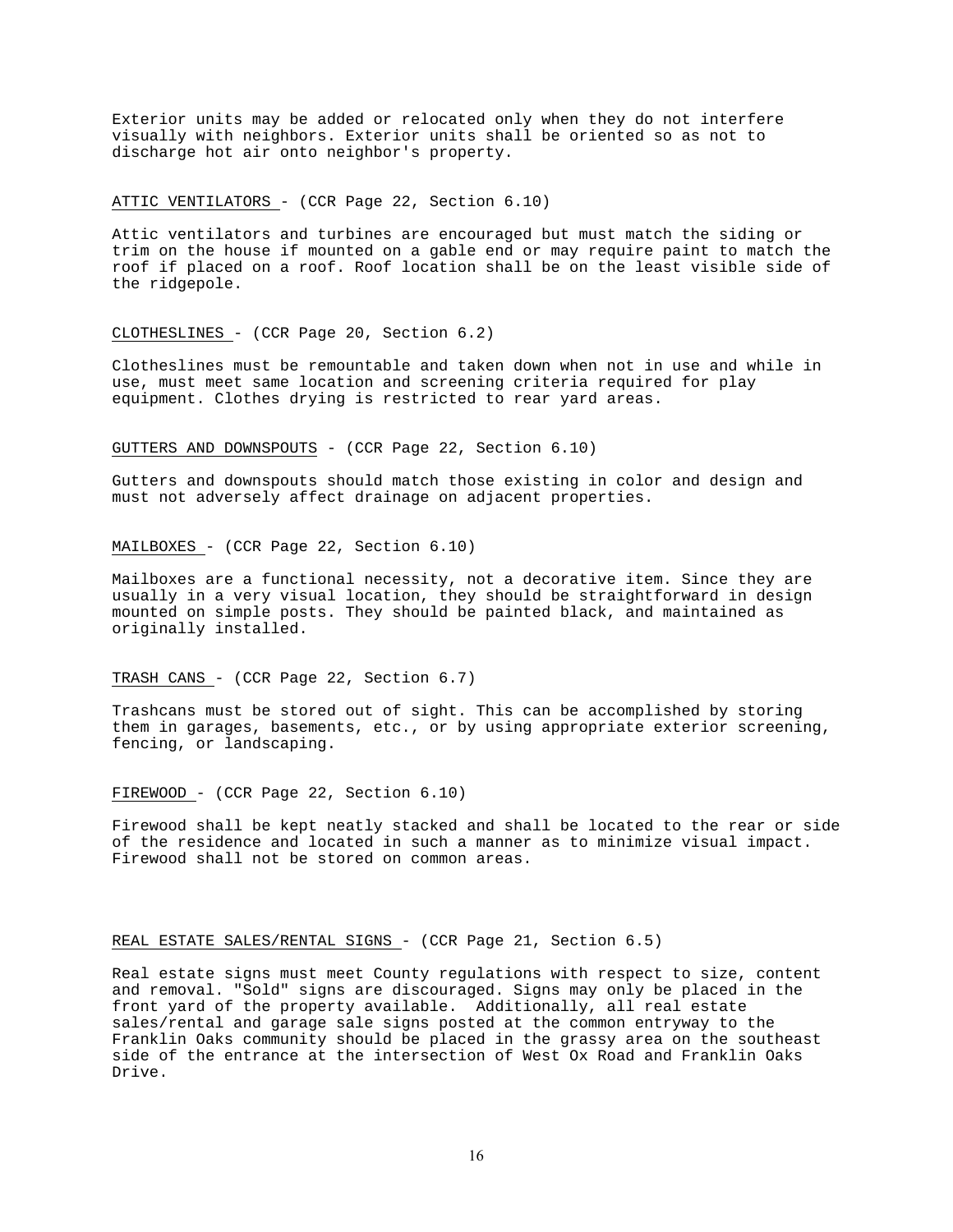Open House and Garage Sale signs should only be posted the day before and the date of the specific event. Homeowners are asked to remove these signs following the advertised event.

LANDSCAPING & VEGETABLE GARDENS - (CCR Page 21, Section 6.3, Page 22, Section 6.10)

LOCATION

Care should be exercised in the planting and maintenance of trees and shrubs to prevent obstruction of sight lines required for vehicular traffic.

Also, the views of neighboring units and shade patterns of larger trees should always be considered.

SCALE

Care should be exercised in selecting plant materials that will be of an appropriate size in height and breadth for its intended use and location. Mature size, both in height and diameter, should always be considered especially when planting close to walkways and houses.

Consideration should be given to the effect which planting will have on views from neighboring houses and property.

Planting should be clustered rather than widely spaced.

Massing, the three dimensional appearance of planting, may be improved by augmenting trees and taller shrubs with low spreading shrub and/or ground cover.

All gardens must be neatly maintained throughout the growing season; this includes removal of all unused stakes, trellises, and dead growth.

An application is not required for foundation planting, trees, or single plantings; however, an application is required for hedges more than 2' in height or other features which in effect become structures, fences or screens and as part of other applications where required.

Applications should include a description of the type and sizes of shrubs to be planted and a site plan showing the relationship of plantings to the house and adjacent dwellings.

An application is required for railroad ties or garden timbers which form a wall over 12" high and 8' long. Include a site plan with the location of the ties and timbers drawn in, and information on landscaping plans and any grading changes.

### ROCK GARDENS

Written approval is necessary for rock gardens if the size exceeds 24" in any direction. All rocks shall be left in their natural color.

### VEGETABLE GARDENS - (CCR Page 22, Section 6.10)

An application must be submitted for any vegetable garden that does not meet the following conditions: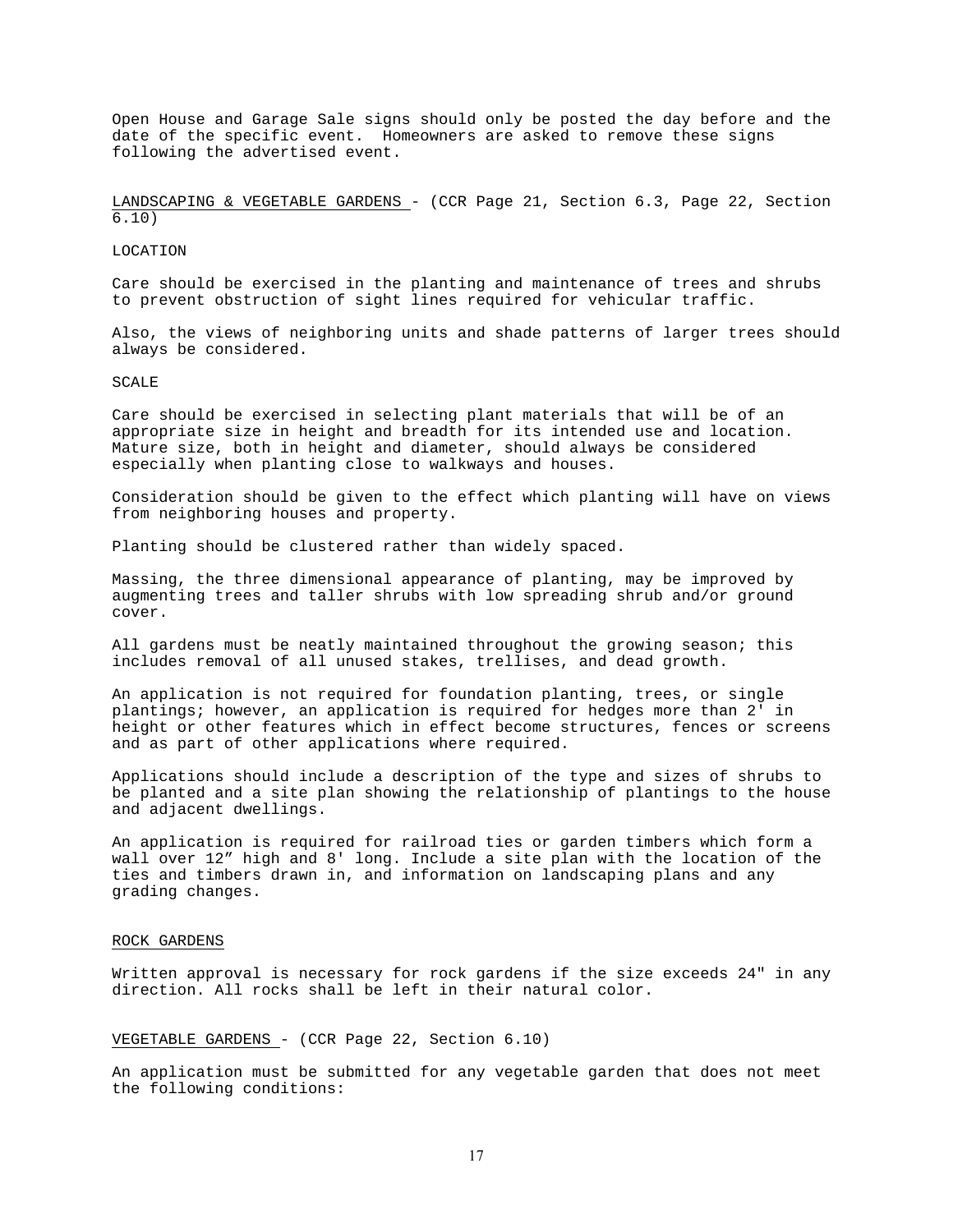- a. It is located between the rear line of the house and the rear property line.
- b. Its size does not exceed 1/4 of the area described in (a).
- c. It is not planted on a grade exceeding a ration of 5' to 100'.
- d. It does not damage property below it through the flow of water onto lower property.

### EXTERIOR STORAGE

Generally speaking, no exterior storage will be allowed. Every effort should be made to utilize garages and basements for storing construction materials, lawn equipment, camper additions such as caps, and other non-permanent items.

# MAINTENANCE GUIDELINES - (CCR Page 21, Section 6.4)

#### EXTERIOR APPEARANCE

Residents are responsible for maintaining the exterior of their dwellings and other structures on their lots, such as decks, fences, sheds, and playground type of equipment.

The following cases represent some of the conditions that would be considered a violation of the Covenants:

- 1. Peeling paint on exterior trim
- 2. Dented mailboxes, or mailboxes and/or posts in need of repair or repainting
- 3. Playground equipment which is either broken or in need of repainting
- 4. Fences with either broken or missing parts
- 5. Grass untrimmed around fence posts or wire mesh screening attached to fences
- 6. Decks with missing or broken railings or parts or in need of repair
- 7. Concrete or masonry block foundations in need of repainting
- 8. Deteriorating driveways that have not been properly maintained

## MOWING - (CCR Page 21, Section 6.4)

Turf areas need to be mowed at regular intervals, maintaining a maximum height of 4".

Planted beds must be kept in a neat and orderly manner.

#### EROSION CONTROL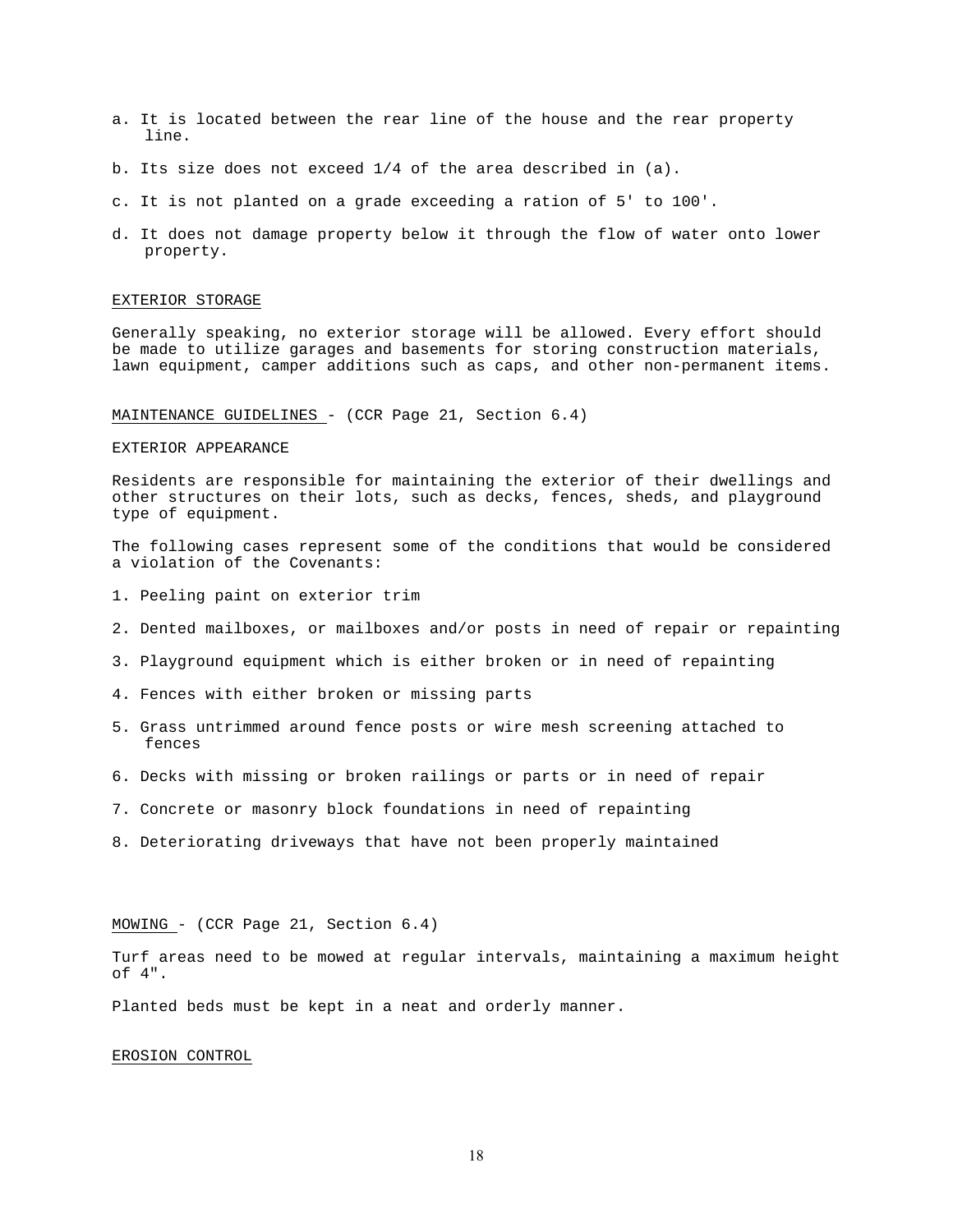Each resident is responsible for seeing that his lot area is protected from erosion and that storm drain structures are not blocked so as to cause additional erosion problems which will silt up ponds and stream valleys.

Major changes in grading/landscaping may not have a detrimental effect on adjacent properties. Drains and other water run-off devices should not be directed toward adjacent properties.